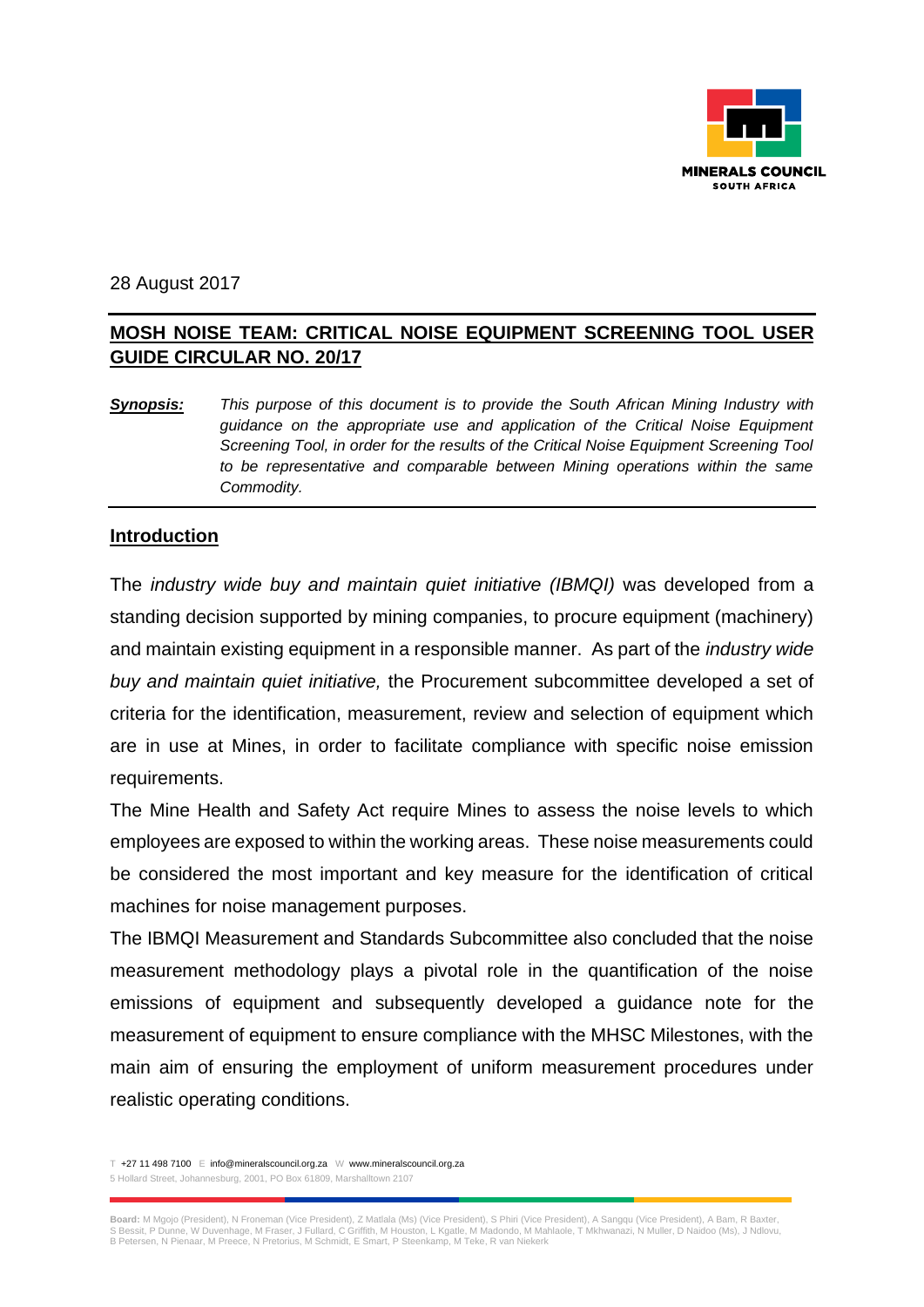

The IBMQI Committee further recognized that although the noise level emission of equipment is considered to be a significant parameter in the quantification of noise risk, several other important factors also contribute to the quantification of the noise risk of equipment.

In order for the successful facilitation of the noise management criteria set, the "Critical Noise Equipment Screening Tool" was developed within the *IBMQI*. This Tool incorporates the key factors identified within the IBMQI, which influences the noise exposure risk of employees to noisy equipment, which includes the following:

- Noise Measurement Result in dBA
- Number of Persons Exposed
- Number of Machines within the Work Environment
- The Duration of Exposure
- The Acoustical Environment / Confined Work Space
- Machine Vibration
- Equipment Maintenance
- Equipment Improvements and Solutions
- Hearing Protection Devices
- Critical Noise Frequency Range

As a primary output, the Tool assists mines in the identification and selection of the most appropriate machines for use and provides guidance on the following of a process which enables the management of repair and maintenance tasks flowing from the use of equipment and plant. The Tool further possesses the capabilities for the application towards the screening of existing equipment, as well as toward the screening of new technology and/or new equipment to be procured.

This document explains the appropriate use of the Critical Noise Equipment Screening Tool as part of the identification and prioritization of critical machines in terms of noise generation and exposure to individuals.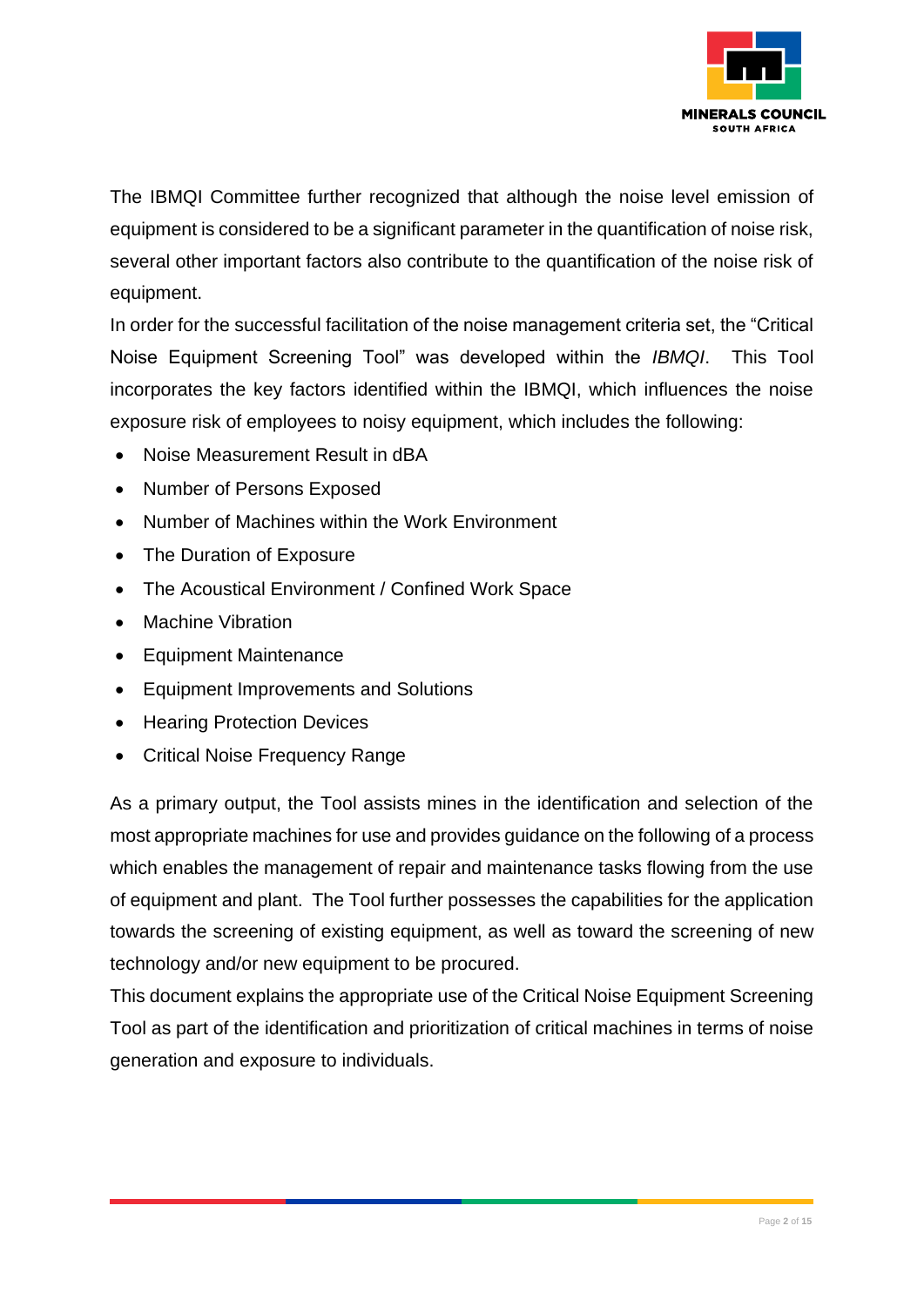

# **Critical Noise Equipment Screening Tool**

| <b>Mining Company Name:</b>                                                                                             |                              | <b>Operation:</b>                 | #1                                 | #1                 | #1                          | #1                 | #2                                               | #2                                     | #2                 | #2                        | #3                          |  |  |
|-------------------------------------------------------------------------------------------------------------------------|------------------------------|-----------------------------------|------------------------------------|--------------------|-----------------------------|--------------------|--------------------------------------------------|----------------------------------------|--------------------|---------------------------|-----------------------------|--|--|
| <b>ABC Mine</b>                                                                                                         |                              |                                   | <b>Equipment Category Screened</b> |                    |                             |                    |                                                  |                                        |                    |                           |                             |  |  |
| <b>Commodity Group:</b><br><b>OTHER</b><br><b>Responsible Group Environmental Engineer:</b><br>A.N. Other               |                              |                                   | Rockdrills                         | Winches            | (Pneumatic)<br>Pumps        | Pumps (Electric)   | Roof Bolters                                     | Diamond Drills                         | Winches            | Screens                   | (Underground)<br>Drill Rigs |  |  |
| <b>Team Members Involved in this Screening:</b>                                                                         |                              |                                   | <b>Equipment Model Screened</b>    |                    |                             |                    |                                                  |                                        |                    |                           |                             |  |  |
| Occupational Hygienist<br><b>SHE Manager</b><br>Engineer<br><b>Engineering Supervisor</b><br><b>Maintenance Planner</b> | Rating Parameter Weighting % | Individual Parameter Rating Score | S215 Rock Drill Stoping            | Winch 75kW Bafutec | Wilflo Pump Phneumatic DD50 | SPX 111R35 Pump    | S215 Rock Drill Stoping - Roof<br><b>Bolting</b> | Kempe S36 Diamond Drill<br>Development | Winch 45kW Bafutec | Sandvik Tiprock Vibrators | Sandvik 8 Boom Jumbo        |  |  |
| <b>Noise Measurement Result in dBA</b>                                                                                  | 35                           |                                   | 9                                  | 9 <sup>°</sup>     | $6\overline{6}$             | 6 <sup>1</sup>     | 9 <sup>°</sup>                                   | 8 <sup>°</sup>                         | 8                  | 9                         | $\overline{9}$              |  |  |
| Noise >107dBA                                                                                                           |                              | 10                                |                                    |                    |                             |                    |                                                  |                                        |                    |                           |                             |  |  |
| Noise >104 <107 dBA                                                                                                     |                              | $\mathbf{9}$                      | $\mathsf{x}$                       | $\pmb{\mathsf{X}}$ |                             |                    | $\pmb{\mathsf{x}}$                               |                                        |                    | $\mathsf{x}$              | $\boldsymbol{\mathsf{x}}$   |  |  |
| Noise >101 <104 dBA                                                                                                     |                              | 8                                 |                                    |                    |                             |                    |                                                  | $\mathsf{x}$                           | $\mathbf{x}$       |                           |                             |  |  |
| Noise >98 <101 dBA                                                                                                      |                              | $\overline{7}$                    |                                    |                    |                             |                    |                                                  |                                        |                    |                           |                             |  |  |
| Noise >95 <98 dBA                                                                                                       |                              | 6                                 |                                    |                    | $\mathsf{x}$                | $\pmb{\mathsf{x}}$ |                                                  |                                        |                    |                           |                             |  |  |
| Noise >92 <95dBA                                                                                                        |                              | $\overline{5}$                    |                                    |                    |                             |                    |                                                  |                                        |                    |                           |                             |  |  |
| Noise >89 <92dBA                                                                                                        |                              | $\overline{4}$                    |                                    |                    |                             |                    |                                                  |                                        |                    |                           |                             |  |  |
| Noise >85 <89dBA                                                                                                        |                              | $\overline{3}$                    |                                    |                    |                             |                    |                                                  |                                        |                    |                           |                             |  |  |
| Noise >82.5 <85dBA                                                                                                      |                              | $\overline{2}$                    |                                    |                    |                             |                    |                                                  |                                        |                    |                           |                             |  |  |
| Noise <82.5dBA                                                                                                          |                              | $\mathbf{1}$                      |                                    |                    |                             |                    |                                                  |                                        |                    |                           |                             |  |  |
| <b>No. of Persons</b>                                                                                                   | 10                           |                                   | $10\,$                             | 8                  | $\overline{9}$              | 9 <sup>°</sup>     | $10\,$                                           | $8\phantom{1}$                         | 8                  | $\overline{7}$            | $\overline{7}$              |  |  |
| Exposed persons >10                                                                                                     |                              | 10                                | $\boldsymbol{\mathsf{x}}$          |                    |                             |                    | X                                                |                                        |                    |                           |                             |  |  |
| Exposed persons > 5 but < 10                                                                                            |                              | 9                                 |                                    |                    | $\mathsf{x}$                | $\mathsf{x}$       |                                                  |                                        |                    |                           |                             |  |  |
| Exposed persons >2 but <5                                                                                               |                              | 8                                 |                                    | $\mathsf{x}$       |                             |                    |                                                  | $\mathsf{x}$                           | $\mathsf{x}$       |                           |                             |  |  |
| One Exposed person                                                                                                      |                              | $\overline{7}$<br>$\overline{0}$  |                                    |                    |                             |                    |                                                  |                                        |                    | $\boldsymbol{\mathsf{x}}$ | $\mathsf{x}$                |  |  |
| No Exposed persons                                                                                                      |                              |                                   |                                    |                    |                             |                    |                                                  |                                        |                    |                           |                             |  |  |
| <b>No. of Machines</b>                                                                                                  | $\overline{9}$               |                                   | 10                                 | $\overline{7}$     | $\overline{7}$              | $\overline{7}$     | $10\,$                                           | $\overline{7}$                         | $\overline{7}$     | $\overline{7}$            | $\overline{7}$              |  |  |
| Number of machines >100                                                                                                 |                              | 10                                | $\mathsf{x}$                       |                    |                             |                    | X                                                |                                        |                    |                           |                             |  |  |
| Number of machines > 30 but < 100                                                                                       |                              | 9                                 |                                    |                    |                             |                    |                                                  |                                        |                    |                           |                             |  |  |
| Number of machines >10 but <30<br>Number of machines >7 but <10                                                         |                              | 8<br>$\overline{7}$               |                                    | $\mathsf{x}$       | $\mathsf{x}$                | $\mathsf{x}$       |                                                  | $\mathbf{x}$                           | $\mathbf{x}$       | $\mathsf{x}$              | $\mathbf{x}$                |  |  |
| Number of machines > 4 but <6                                                                                           |                              | 6                                 |                                    |                    |                             |                    |                                                  |                                        |                    |                           |                             |  |  |
| Number of machines >2 but <4                                                                                            |                              | $\overline{4}$                    |                                    |                    |                             |                    |                                                  |                                        |                    |                           |                             |  |  |
| Number of machines = 1                                                                                                  |                              | $\overline{2}$                    |                                    |                    |                             |                    |                                                  |                                        |                    |                           |                             |  |  |
|                                                                                                                         |                              |                                   |                                    |                    |                             |                    |                                                  |                                        |                    |                           |                             |  |  |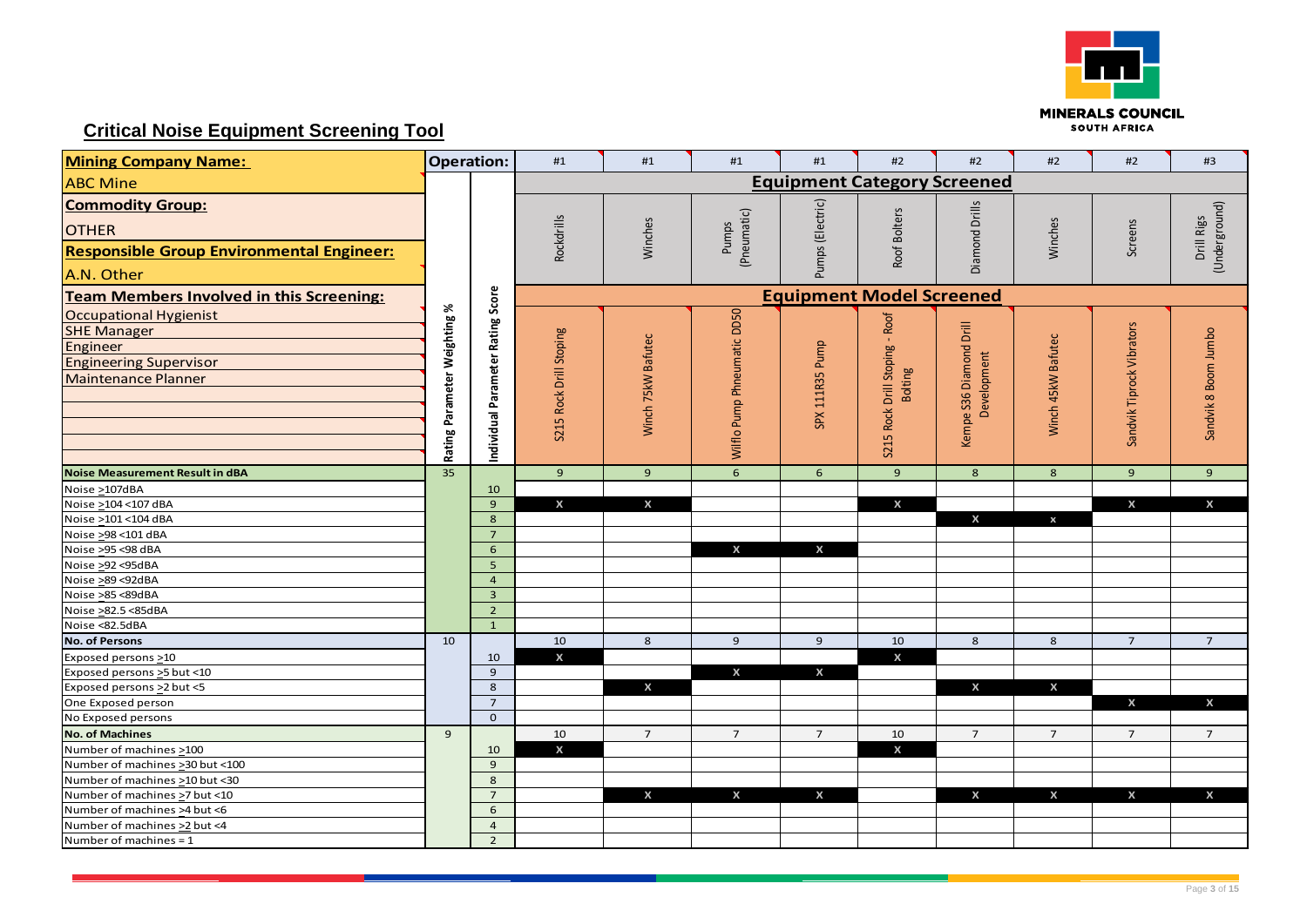

**MINERALS COUNCIL** SOUTH AFRICA

| <b>Time of Exposure</b>                                       | 9              |                 | 8              | 8                       | $\overline{2}$            | $\mathbf{1}$              | 8                         | 10                        | 8                         | $\overline{2}$            | 8                         |
|---------------------------------------------------------------|----------------|-----------------|----------------|-------------------------|---------------------------|---------------------------|---------------------------|---------------------------|---------------------------|---------------------------|---------------------------|
| Exposure >4Hours                                              |                | 10              |                |                         |                           |                           |                           | X                         |                           |                           |                           |
| Exposure >2Hours but <4Hours                                  |                | 8               | $\mathsf{x}$   | X                       |                           |                           | $\boldsymbol{\mathsf{x}}$ |                           | $\boldsymbol{\mathsf{x}}$ |                           | X                         |
| Exposure >1Hour but <2Hours                                   |                | $\overline{7}$  |                |                         |                           |                           |                           |                           |                           |                           |                           |
| Exposure >30Minutes but <1Hour                                |                | 6               |                |                         |                           |                           |                           |                           |                           |                           |                           |
| Exposure >15Minutes but <30Minutes                            |                | $\overline{4}$  |                |                         |                           |                           |                           |                           |                           |                           |                           |
| Exposure <10Minutes                                           |                | $\overline{2}$  |                |                         | $\mathsf{x}$              |                           |                           |                           |                           | $\mathbf{x}$              |                           |
| Exposure <1Minute                                             |                | $\mathbf{1}$    |                |                         |                           | X                         |                           |                           |                           |                           |                           |
| <b>Confined Work Space</b>                                    | 8              |                 | 10             | 8                       | 8                         | 8                         | 10                        | 8                         | 8                         | 8                         | 8                         |
| Multiple sources in underground confined space                |                | 10              | $\mathsf{x}$   |                         |                           |                           | $\mathsf{x}$              |                           |                           |                           |                           |
| Single source in confined space                               |                | 8               |                | $\mathsf{x}$            | $\mathsf{x}$              | $\mathsf{x}$              |                           | $\boldsymbol{\mathsf{x}}$ | $\mathsf{x}$              | $\mathsf{x}$              | $\mathsf{x}$              |
| Multiple sources inside plant building                        |                | 6               |                |                         |                           |                           |                           |                           |                           |                           |                           |
| Single source inside plant building                           |                | $\overline{4}$  |                |                         |                           |                           |                           |                           |                           |                           |                           |
| Source in open areas                                          |                | 2               |                |                         |                           |                           |                           |                           |                           |                           |                           |
| Source in open-pit                                            |                | $\mathbf{1}$    |                |                         |                           |                           |                           |                           |                           |                           |                           |
| <b>Machine Vibration</b>                                      | $\overline{7}$ |                 | $8\phantom{1}$ | $\overline{4}$          | $\mathbf{0}$              | $\mathbf{0}$              | 8                         | $\mathbf{0}$              | $\overline{4}$            | 2 <sup>2</sup>            | $\mathbf{0}$              |
| Operator directly exposed to noticable machine vibration      |                | 10              |                |                         |                           |                           |                           |                           |                           |                           |                           |
| Operator directly exposed to some machine vibration           |                | 8               | $\mathsf{x}$   |                         |                           |                           | $\mathsf{x}$              |                           |                           |                           |                           |
| Operator indirectly exposed to machine vibration              |                | $\overline{4}$  |                | $\pmb{\mathsf{X}}$      |                           |                           |                           |                           | $\boldsymbol{\mathsf{x}}$ |                           |                           |
| Little noticable machine vibration                            |                | $\overline{2}$  |                |                         |                           |                           |                           |                           |                           | $\mathsf{x}$              |                           |
| No exposure to machine vibration                              |                | $\mathbf{0}$    |                |                         | X                         | $\boldsymbol{\mathsf{x}}$ |                           | X                         |                           |                           | $\boldsymbol{\mathsf{x}}$ |
| <b>Maintenance</b>                                            | $\overline{7}$ |                 | $\overline{3}$ | $\overline{3}$          | $\mathbf{0}$              | $\mathbf 0$               | $\overline{3}$            | $\mathbf 0$               | $\overline{3}$            | 6                         | $\overline{3}$            |
| Noise levels increase significantly as condition deteriorates |                | 10              |                |                         |                           |                           |                           |                           |                           |                           |                           |
| Noise levels increase noticeable as condition deteriorates    |                | 6               |                |                         |                           |                           |                           |                           |                           | $\boldsymbol{\mathsf{x}}$ |                           |
| Noise levels increase marginally as condition deteriorates    |                | $\overline{3}$  | X              | $\mathsf{x}$            |                           |                           | $\boldsymbol{\mathsf{x}}$ |                           | $\boldsymbol{\mathsf{x}}$ |                           | $\mathsf{x}$              |
| No noise variance due to condition                            |                | $\Omega$        |                |                         | $\mathsf{x}$              | $\mathsf{x}$              |                           | X                         |                           |                           |                           |
| <b>Equipment Improvements &amp; Solutions</b>                 | 6              |                 | $\overline{4}$ | 10                      | 10                        | 10                        | $\overline{4}$            | $\overline{4}$            | 10                        | 10                        | $\overline{4}$            |
| No action taken / No modification done                        |                | 10              |                | $\pmb{\mathsf{X}}$      | $\pmb{\times}$            | $\boldsymbol{\mathsf{x}}$ |                           |                           | $\boldsymbol{\mathsf{x}}$ | X                         |                           |
| One modification done to improve noise level                  |                | $\overline{7}$  |                |                         |                           |                           |                           |                           |                           |                           |                           |
| More than two modifications were done previously              |                | $\overline{4}$  | X              |                         |                           |                           | $\boldsymbol{\mathsf{x}}$ | X                         |                           |                           | $\boldsymbol{\mathsf{x}}$ |
| Significant effort has been done to reduce noise              |                | $\mathbf{1}$    |                |                         |                           |                           |                           |                           |                           |                           |                           |
| <b>Hearing Protection</b>                                     | 5 <sup>5</sup> |                 | $\overline{4}$ | $\overline{4}$          | $\overline{4}$            | $\overline{4}$            | $\overline{4}$            | $\overline{4}$            | $\overline{4}$            | $\overline{4}$            | $\overline{4}$            |
| Hearing protection ineffective                                |                | 10              |                |                         |                           |                           |                           |                           |                           |                           |                           |
| Hearing protection reasonably effective                       |                | $\overline{9}$  |                |                         |                           |                           |                           |                           |                           |                           |                           |
| Require special hearing protection devices                    |                | 8               |                |                         |                           |                           |                           |                           |                           |                           |                           |
| Conventional hearing protection devices effective             |                | $\overline{4}$  | $\mathsf{x}$   | $\mathsf{x}$            | $\mathsf{x}$              | $\boldsymbol{\mathsf{x}}$ | $\mathsf{x}$              | X                         | $\mathsf{x}$              | $\mathsf{x}$              | $\mathsf{x}$              |
| No hearing protection required                                |                | $\Omega$        |                |                         |                           |                           |                           |                           |                           |                           |                           |
| <b>Critical Frequency Range</b>                               | $\overline{4}$ |                 | 9              | $\overline{\mathbf{3}}$ | $\mathbf{1}$              | $\mathbf{1}$              | 9                         | 9                         | $\overline{3}$            | 8                         | 8                         |
| No frequency analysis of noise done                           |                | 10 <sup>°</sup> |                |                         |                           |                           |                           |                           |                           |                           |                           |
| Critical 4kHz frequency noise                                 |                | $\overline{9}$  | $\mathsf{x}$   |                         |                           |                           | $\mathsf{x}$              | $\boldsymbol{\mathsf{x}}$ |                           |                           |                           |
| Critical 3kHz - 6kHz frequency noise                          |                | 8               |                |                         |                           |                           |                           |                           |                           | X                         | $\mathsf{x}$              |
| Critical 500Hz - 3kHz frequency noise                         |                | $\overline{3}$  |                | $\mathsf{x}$            |                           |                           |                           |                           | $\boldsymbol{\mathsf{x}}$ |                           |                           |
| Critical 8kHz frequency noise                                 |                | $\mathbf{1}$    |                |                         | $\boldsymbol{\mathsf{x}}$ | $\boldsymbol{\mathsf{x}}$ |                           |                           |                           |                           |                           |
|                                                               | 100            |                 | 8,14           | 7,35                    | 5,29                      | 5,2                       | 8,14                      | 6,57                      | $\overline{7}$            | 6,98                      | 6,81                      |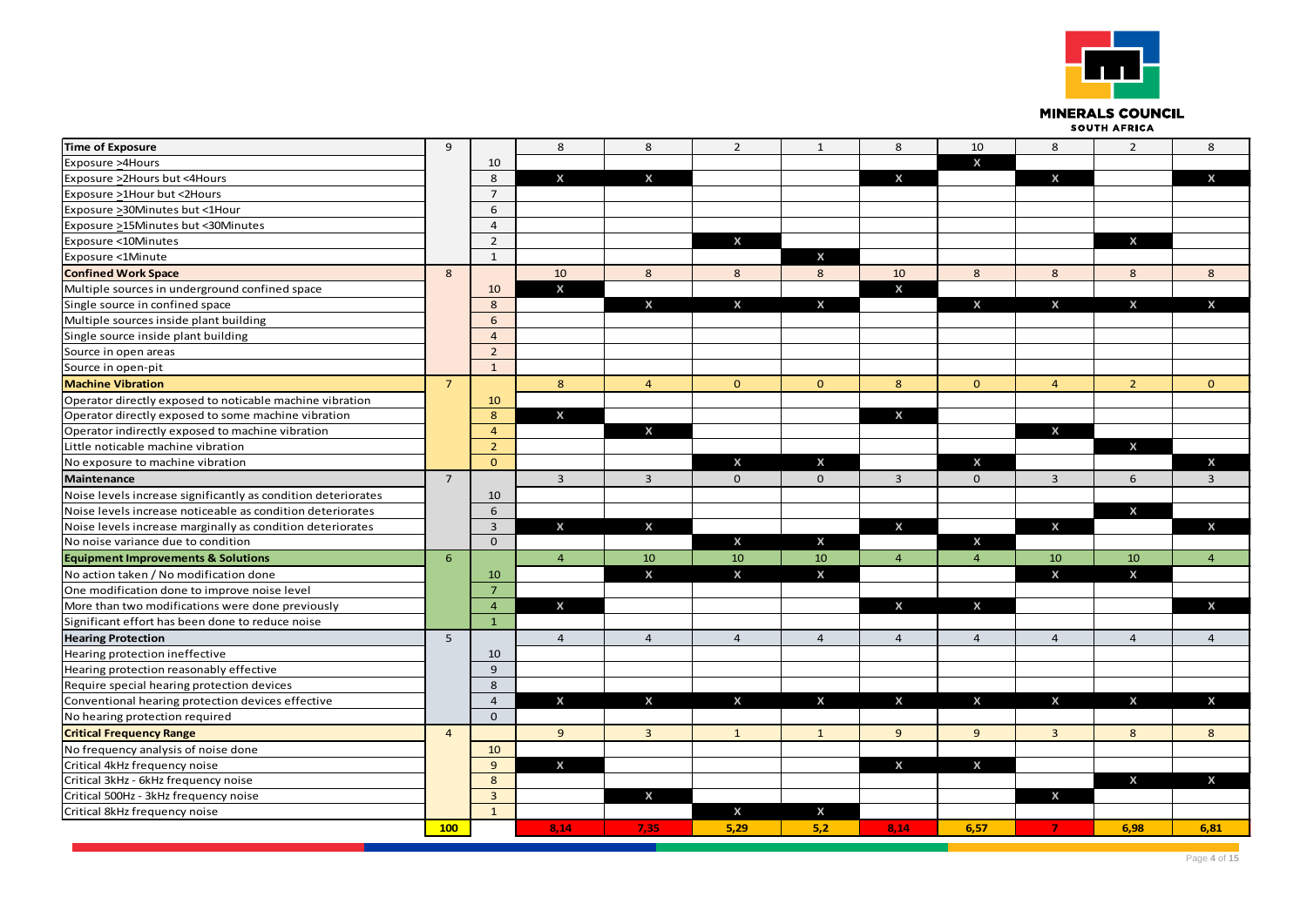

### **2. PRIORITISATION OF CRITICAL MACHINERY**

The Critical Noise Equipment Screening Tool is a user-friendly Microsoft Excelbased tool, which requires minimal manual input from users. Users would start off by capturing the Name of the Mine, the responsible Group Environmental Engineer, the names of the Multi-disciplinary team involved in the screening process and select the Commodity Group from a drop-down menu. This is followed by the capturing of the Operation name, the model and name of the equipment and the selection of the equipment category from a standardized dropdown menu.

Users are now in a position to screen the captured equipment, by selecting the "X" in the corresponding category cell for each parameter screened. The Critical Noise Equipment Screening Tool will allocate a risk ranking value to each piece of equipment screened, once all the parameters are adequately screened for each piece of equipment. The screening result would then allow the user to prioritize and rank the equipment screened for noise intervention activities, which could also be linked back to the existing noise repositories of companies.

### **3. SCREENING OF CRITICAL NOISE EQUIPMENT**

### **3.1 Noise Levels Emitted by Equipment:**

Based on the importance of the Noise Milestones set for equipment noise, the Critical Noise Equipment Screening Tool appropriately places significant emphasis on the noise emission of equipment, with a 35% risk weighting allocated to this risk parameter, based on the principle of a exposure to higher noise levels constituting in a larger contribution in the noise risk.

The noise emission categories incorporated into the tool includes the following categories:

- Noise >107dBA. This category attracts a 100% allocation of the 35% risk weighting.
- Noise  $\geq$ 104dBA <107dBA. This category attracts a 90% allocation of the 35% risk weighting.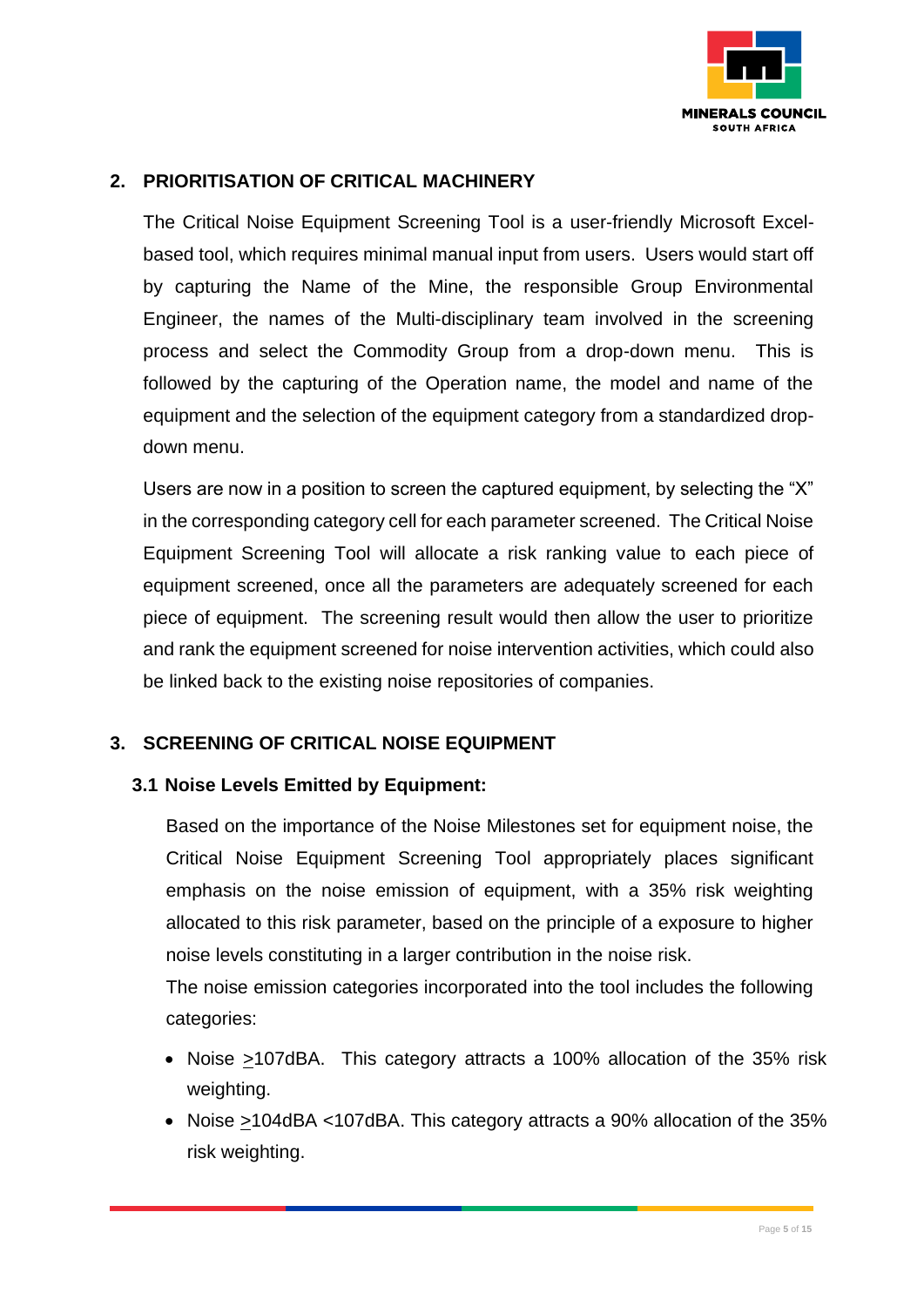

- Noise>101dBA <104dBA. This category attracts an 80% allocation of the 35% risk weighting.
- Noise >98dBA <101dBA. This category attracts a 70% allocation of the 35% risk weighting.
- Noise  $\geq$ 95dBA <98dBA. This category attracts a 60% allocation of the 35% risk weighting.
- Noise >92dBA <95dBA. This category attracts a 50% allocation of the 35% risk weighting.
- Noise >89dBA <92dBA. This category attracts a 40% allocation of the 35% risk weighting.
- Noise >85dBA <89dBA. This category attracts a 30% allocation of the 35% risk weighting.
- Noise >82.5dBA <85dBA. This category attracts a 20% allocation of the 35% risk weighting.
- Noise <82.5dBA. This category attracts a 10% allocation of the 35% risk weighting.

Users of the Critical Noise Equipment Screening Tool would select the appropriate category of the "Noise Measurement Result in dBA" parameter, based on the noise level assigned to the equipment population, in accordance with the measurement and reporting procedures defined within the guidance note for the measurement of equipment to ensure compliance with the MHSC **Milestones** 

### **3.2 Number of Persons Exposed**

This risk parameter refers to the number of persons in close vicinity to where the machine is operated and might experience similar exposures, when compared to the machine operator. This risk parameter screened by the Critical Noise Equipment Screening Tool accounts for a 10% risk weighting allocation, based on the principle of a larger the number of persons exposed constituting in a larger contribution in the noise risk.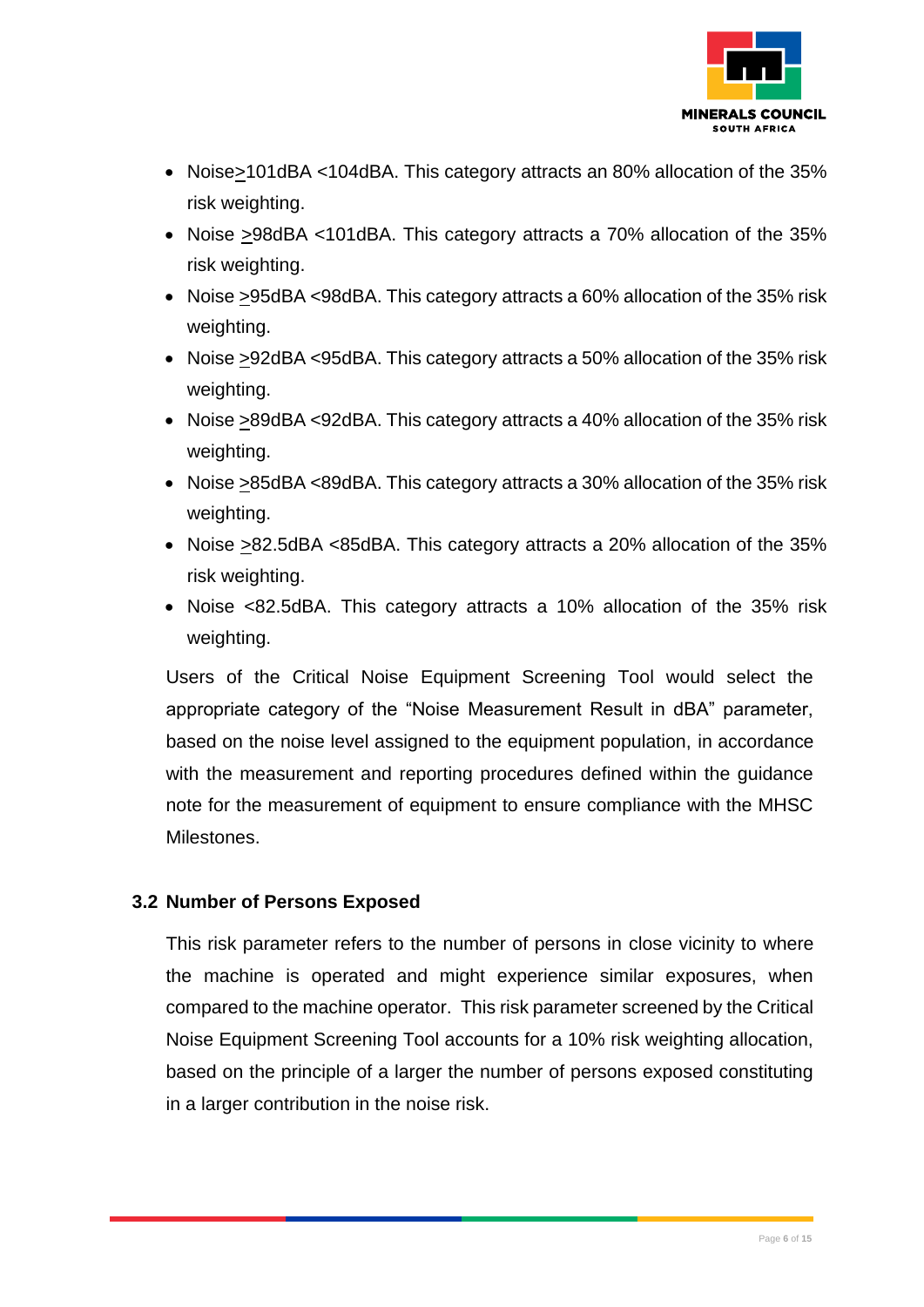

The categories for the number of persons exposed incorporated into the tool includes the following:

- Exposed persons >10.
- Exposed persons >5, but <10.
- Exposed persons >2, but <5.
- One exposed person
- No exposed persons

Users of the Critical Noise Equipment Screening Tool would select the appropriate category of the "Number of Persons Exposed" parameter, based on the categories mentioned above.

### **3.3 Number of Machines Installed in the Work Environment**

When considering a development programme to reduce the noise level of machines, it is important to know the population of the machines in the organisation. More units will give a higher prioritisation to fast-track some research and development. The number of machine is also a multiplier of the number of persons ultimately exposed to noise. This risk parameter screened by the Critical Noise Equipment Screening Tool accounts for a 9% risk weighting allocation, based on the principle of a larger the number of machines in the working place constituting in a larger contribution in the noise risk.

The categories for the Number of Machines Installed in the Work Environment incorporated into the tool includes the following:

- Number of Machines  $\geq 100$ .
- Number of Machines >30, but <100.
- Number of Machines >10, but <30.
- Number of Machines >7, but <10.
- Number of Machines >4, but <6.
- Number of Machines >2, but <4.
- Number of Machines  $= 1$

Users of the Critical Noise Equipment Screening Tool would select the appropriate category of the "Number of Machines within the Work Environment" parameter, based on the categories mentioned above.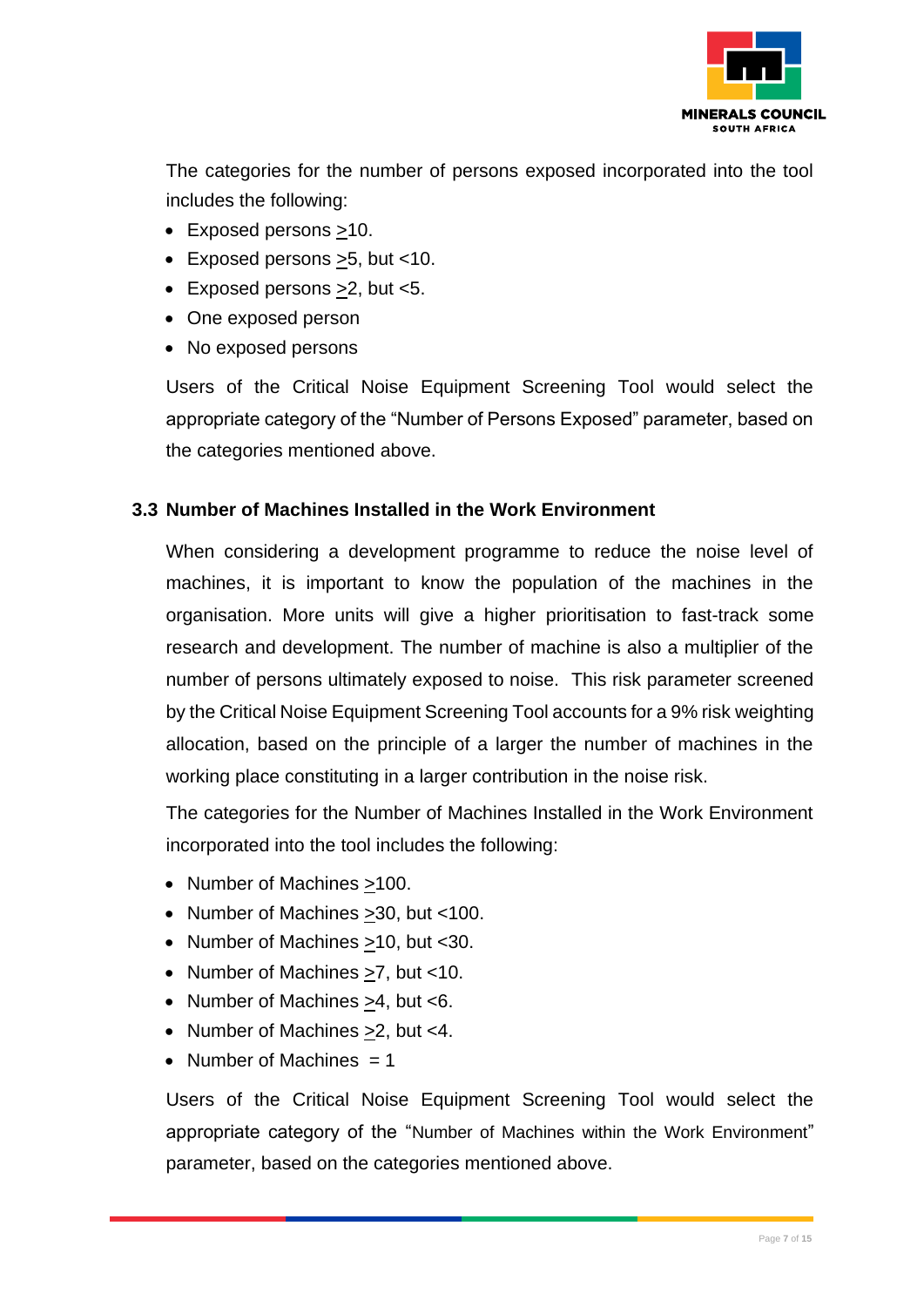

## **3.4 Duration of Exposure**

The duration of the exposure refers to the effective time the operator or his colleagues were exposed to the noise risk factors. This risk parameter screened by the Critical Noise Equipment Screening Tool accounts for a 9% risk weighting allocation, based on the principle of a longer noise exposure duration constituting in a larger contribution in the noise risk.

The categories for the Duration of Exposure aspect incorporated into the tool includes the following:

- Exposure >4 hours.
- Exposure  $\geq 2$  hours, but <4 hours.
- Exposure >1 hour, but <2 hours.
- Exposure >30 minutes, but <1 hour.
- Exposure >15 minutes, but <30 minutes.
- Exposure >10 minutes, but <15 minutes.
- Exposure <10 minutes

Users of the Critical Noise Equipment Screening Tool would select the appropriate category of the "Duration of Exposure" parameter, based on the categories mentioned above.

### **3.5 Acoustical Environment / Confined Work Space**

It is known from theory and practice that if more than one source is introduced in the same working area that the sound pressure levels would increase. It is also known that if machines producing noise emissions, the noise level recorded in the environment increases when used in the underground work environment, which is a confined work environment by nature. This risk parameter screened by the Critical Noise Equipment Screening Tool accounts for an 8% risk weighting allocation, based on the principle of a smaller /confined work space constituting in a larger contribution in the noise risk due to the reverberation characteristic of the environment.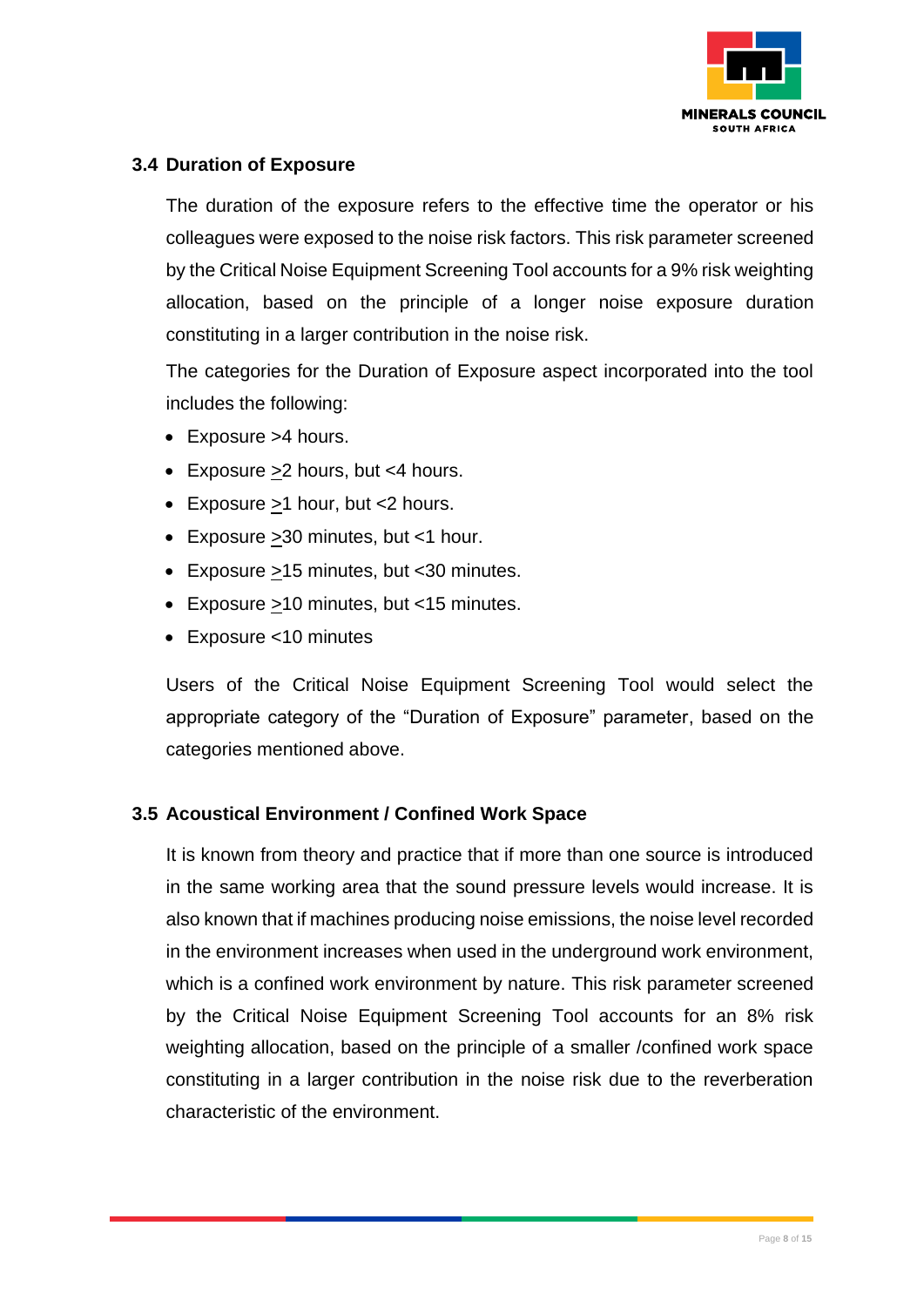

The categories for the Acoustical Environment / Confined Work Space aspect incorporated into the tool includes the following:

- Multiple sources in underground confined work space.
- Single source in underground confined work space.
- Multiple sources inside plant building.
- Single source inside plant building.
- Source in open plant areas.
- Source in open-pit.
- Source in open (field) areas.

Users of the Critical Noise Equipment Screening Tool would select the appropriate category of the "Acoustical Environment / Confined Work Space" parameter, based on the categories mentioned above.

### **3.6 Machine Vibration**

Machines that usually emit high noise levels, are also known for inherent vibrations. This is mainly due to the technology used, i.e. percussion technology or reciprocating engines. These vibrations may be harmful as they can resonate or cause unwanted harmonics, coming from noise emitting surfaces. This risk parameter screened by the Critical Noise Equipment Screening Tool accounts for a 7% risk weighting allocation, based on the principle of a noise emissions directly linked to the level of vibration emitted by the equipment, with larger amounts of vibration emissions constituting in a larger contribution in the noise risk.

The categories for the Machine Vibration aspect incorporated into the tool includes the following:

- Operator directly exposed to noticeable machine vibration.
- Operator directly exposed to some machine vibration.
- Operator indirectly exposed to machine vibration.
- Little noticeable machine vibration.
- No exposure to machine vibration.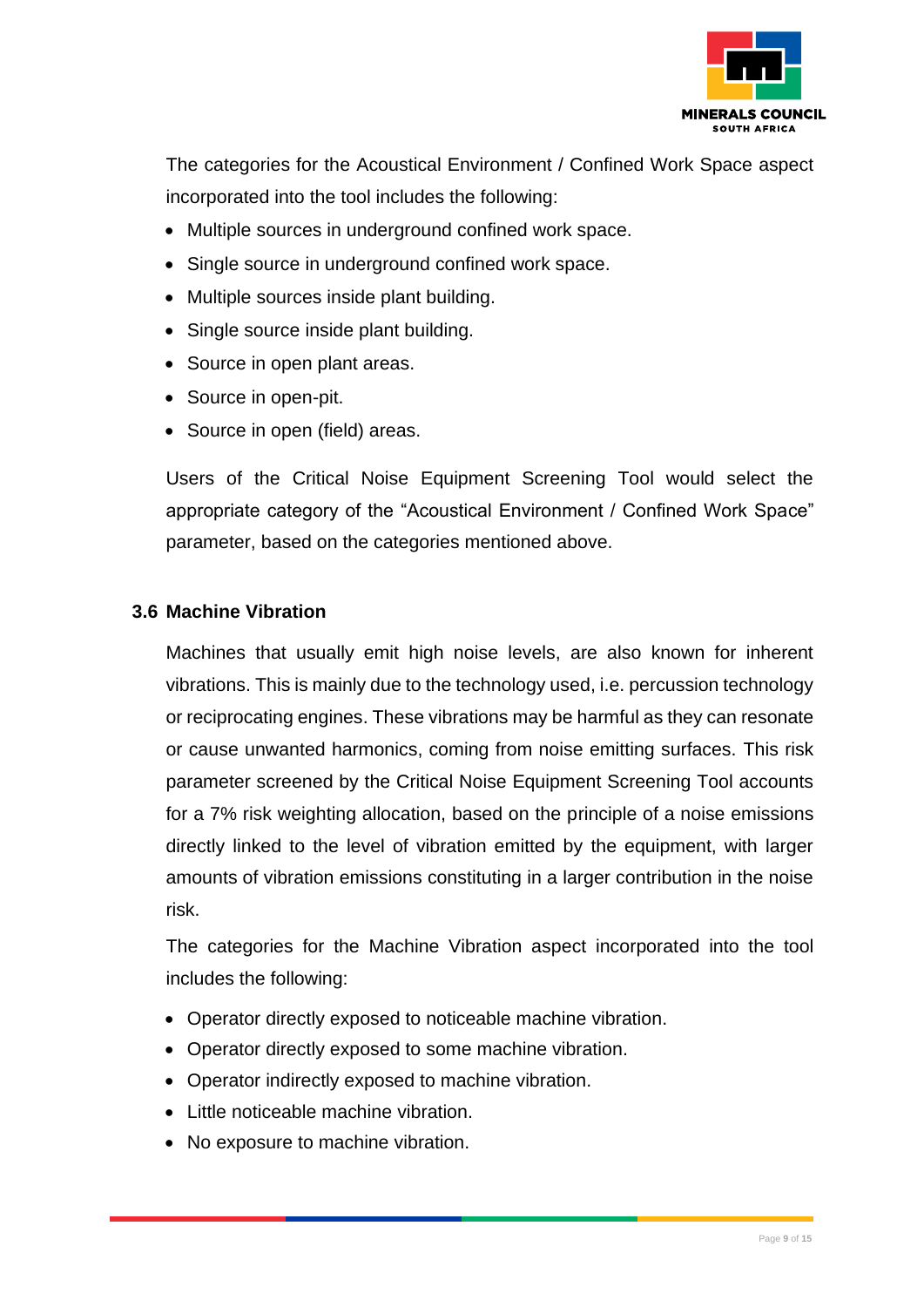

Users of the Critical Noise Equipment Screening Tool would select the appropriate category of the "Machine Vibration" parameter, based on the categories mentioned above.

### **3.7 Equipment Maintenance**

Most machines are subject to wear as they perform work. It is known that some machines, more than other, start to produce more noise emission as component clearances increase. This is caused by individual parts not being dampened due to excessive clearances and sub-critical lubrication occur. Components starts to rattle within assemblies, causing an increase in sound augmentation. This risk parameter screened by the Critical Noise Equipment Screening Tool accounts for a 7% risk weighting allocation, based on the principle of a noise emissions being directly linked to the deterioration of equipment, with significant increases in noise level due to equipment deterioration constituting in a larger contribution in the noise risk.

The categories for the Equipment Maintenance aspect incorporated into the tool includes the following:

- Noise levels increase significantly as condition deteriorates.
- Noise levels increase noticeably as condition deteriorates.
- Noise levels increase marginally as condition deteriorates.
- No noise variation due to condition.

Users of the Critical Noise Equipment Screening Tool would select the appropriate category of the "Equipment Maintenance" parameter, based on the categories mentioned above.

#### **3.8 Equipment Improvement and Solutions**

Over the years numerous developments have been undertaken to reduce emission levels. Some of these developments included the re-design of equipment as a result of technological advancements, but mostly smaller incremental modifications in terms of parts, clearances and the muffling of noise sources.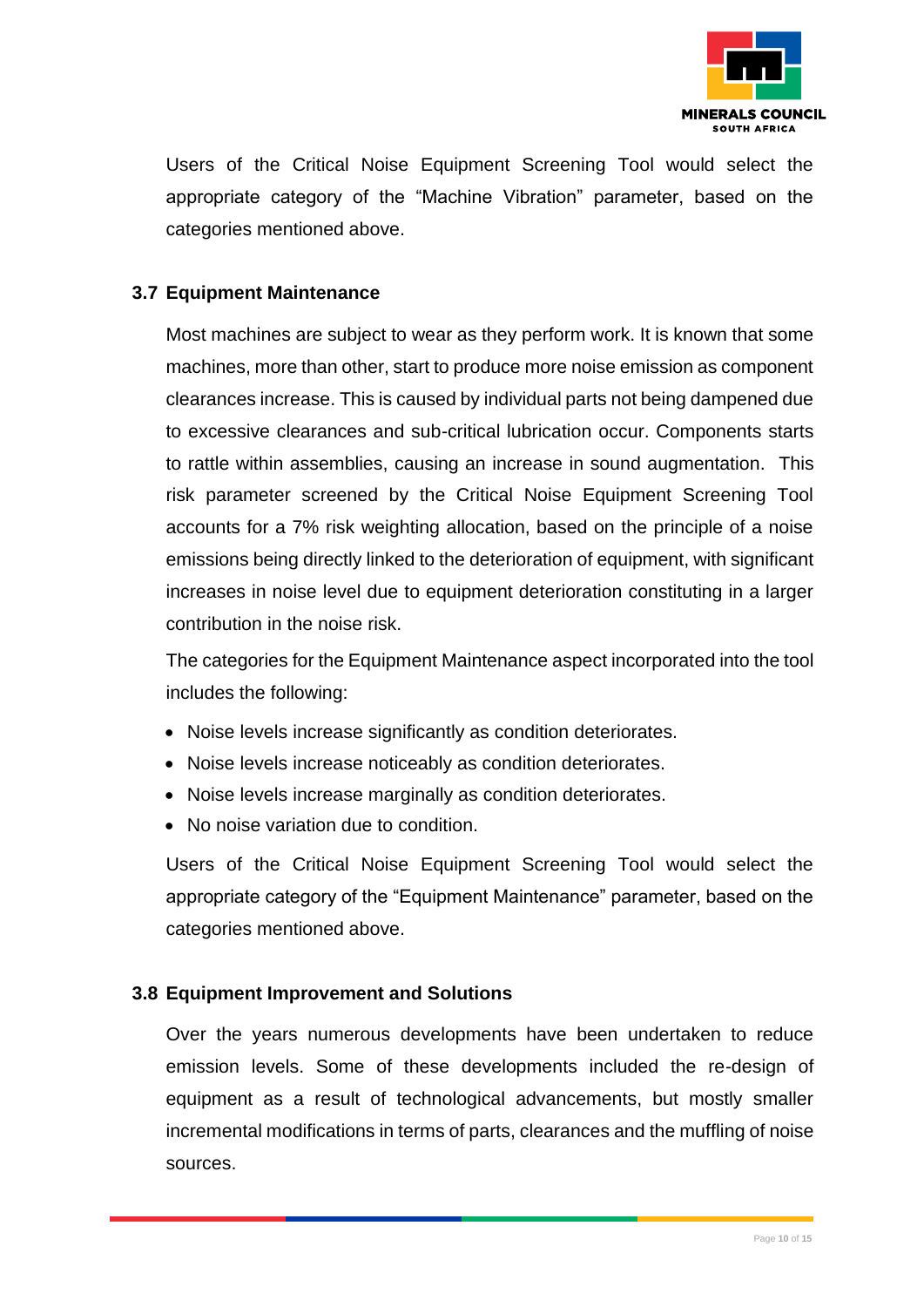

This risk parameter screened by the Critical Noise Equipment Screening Tool accounts for a 6% risk weighting allocation, based on the principle of no equipment improvement interventions constituting in a larger contribution in the noise risk.

The categories for the Equipment Improvement and Solutions aspect incorporated into the tool includes the following:

- No Action taken / No noise modification done.
- One modification done to improve noise level.
- Two or more modifications were done previously.
- Significant effort has been done to reduce noise (Equipment re-design).

Users of the Critical Noise Equipment Screening Tool would select the appropriate category of the "Equipment Improvement and Solutions" parameter, based on the categories mentioned above.

### **3.9 Hearing Protection Devices**

In most cases it is very difficult to reduce the noise levels emitted by high energy machinery, due to the technology available. In these instances, hearing protection may be the only resolution relied upon to protect the employees from noise, where it is extremely important to ensure that employees are provided with hearing protection devices (PPE) which are able to reduce employee exposure to acceptable levels. This risk parameter screened by the Critical Noise Equipment Screening Tool accounts for a 5% risk weighting allocation, based on the principle of ineffective Hearing Protection Devices constituting in a larger contribution in the noise risk.

The categories for the Hearing Protection Devices aspect incorporated into the tool includes the following:

- Hearing protection ineffective.
- Hearing Protection reasonably effective.
- Require special hearing protection devices & issued to employees.
- Conventional hearing protection devices effective.
- No hearing protection required.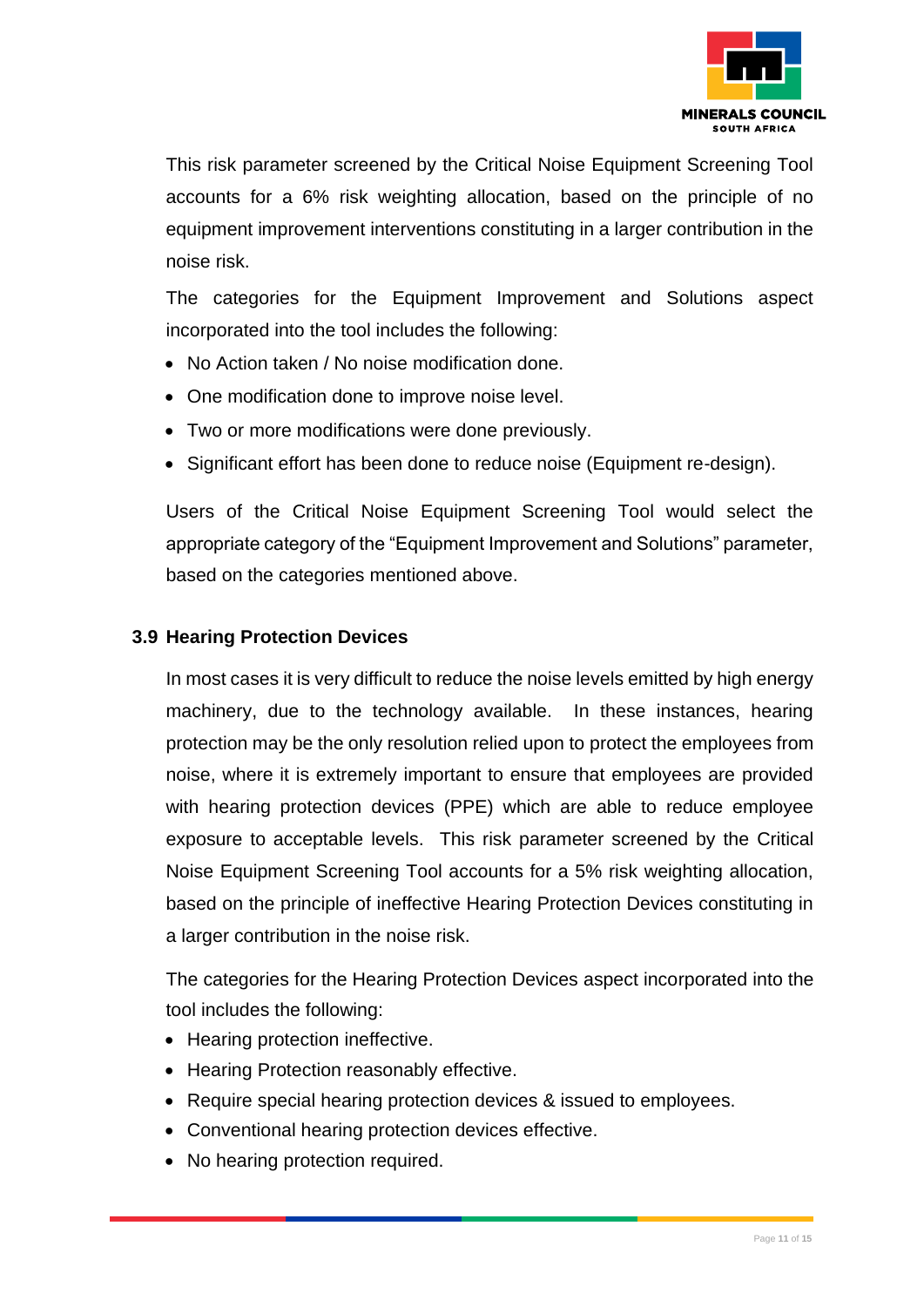

Users of the Critical Noise Equipment Screening Tool would select the appropriate category of the "Hearing Protection Devices" parameter, based on the categories mentioned above.

## **3.10 Critical Noise Frequency Range**

Noise Induced Hearing Loss (NIHL) is a hearing disorder characterized by a gradual, progressive loss of high frequency hearing sensitivity over time, as a result of exposure to excessive noise levels. The typical progression of NIHL usually shows a "notch" that is most often seen at or near 4000 Hz in the screening audiogram. In later stages, the hearing loss may spread to frequencies that are more critical to understanding human speech *(in the range of 500-3000 Hz)*. It is therefore important to develop, design and muffle machines to avoid excessive noise in these band widths. This risk parameter screened by the Critical Noise Equipment Screening Tool accounts for a 4% risk weighting allocation, based on the principle of equipment emitting higher noise levels at the 4kHz frequency constituting in a larger contribution in the noise risk.

The categories for the Critical Noise Frequency Range aspect incorporated into the tool includes the following:

- No frequency analysis of noise emissions done.
- Critical 4kHz frequency noise.
- Critical 3khz to 6kHz frequency noise.
- Critical 500Hz to 3kHz frequency noise.
- Critical 8kHz frequency noise.

Users of the Critical Noise Equipment Screening Tool would select the appropriate category of the "Critical Noise Frequency Range" parameter, based on the categories mentioned above.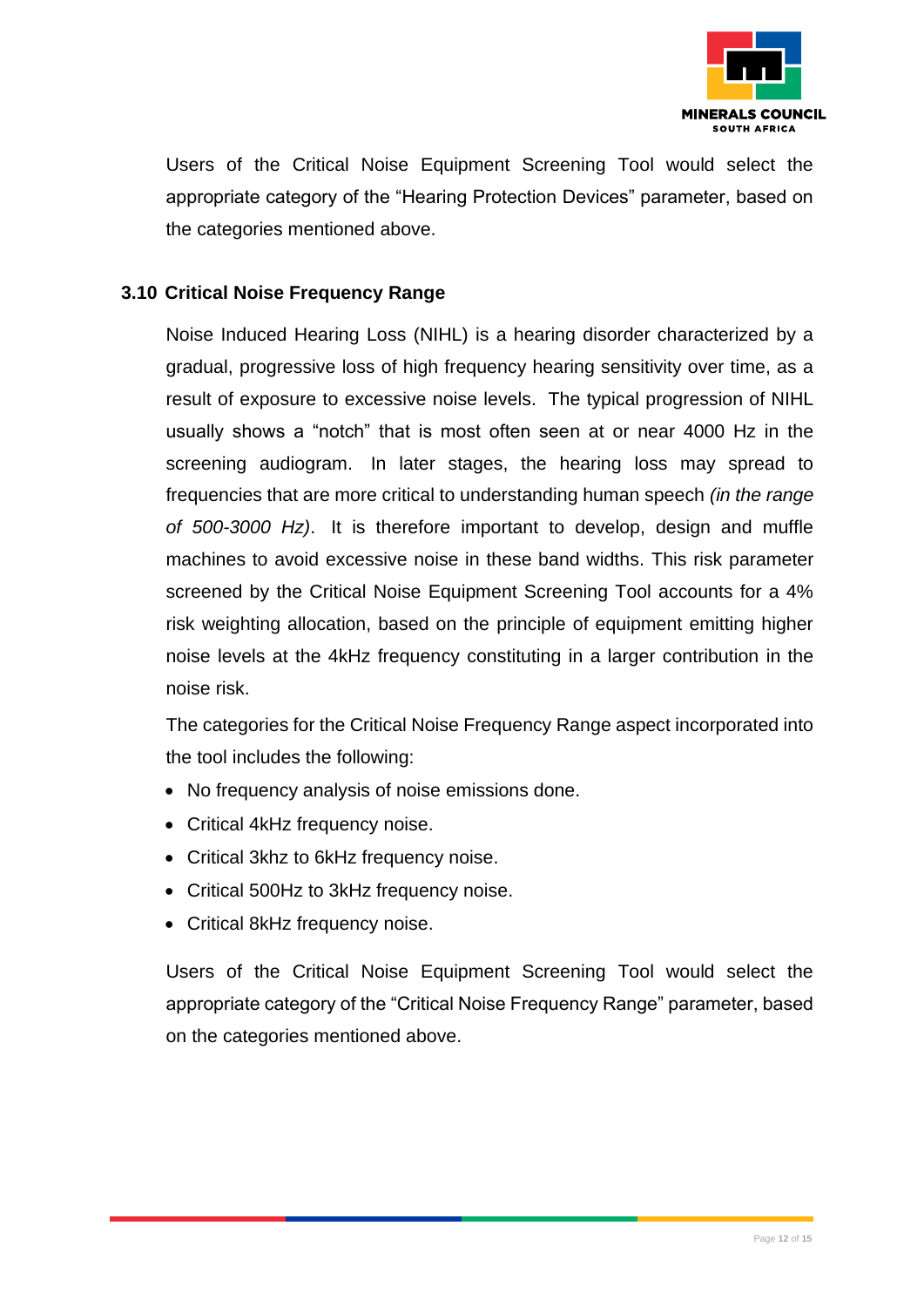

# **4. Critical Noise Screening Tool Outputs**

### **4.1 Risk ranking of Critical Noise Equipment**

Once the user completed the screening of the 10 risk parameters mentioned in the previous section, for each piece of equipment, the Critical Equipment Noise Screening Tool would provide the user with an Equipment noise risk ranking for each individual piece of equipment screened. The Tool would also flag the level of risk for each individual piece of equipment screened, according to the defined noise risk categories. This output of the Tool would allow the user to easily identify pieces of equipment with a high risk allocation, facilitating the identification of equipment requiring intervention.

The noise risk categories are defined according to the following legend:

| <b>Risk Category</b> | <b>Risk Ranking Range</b> |
|----------------------|---------------------------|
| Low                  | $>0$ , but $< 4.0$        |
| <b>Moderate</b>      | $>4.0$ , but $< 7.0$      |
| <b>High</b>          | >7.0, up to 10.0          |

As an additional output, the Tool also produce a bar chart, which enable the user to compare the risk ranking of the various pieces of equipment screened by the tool, with an example displayed below.

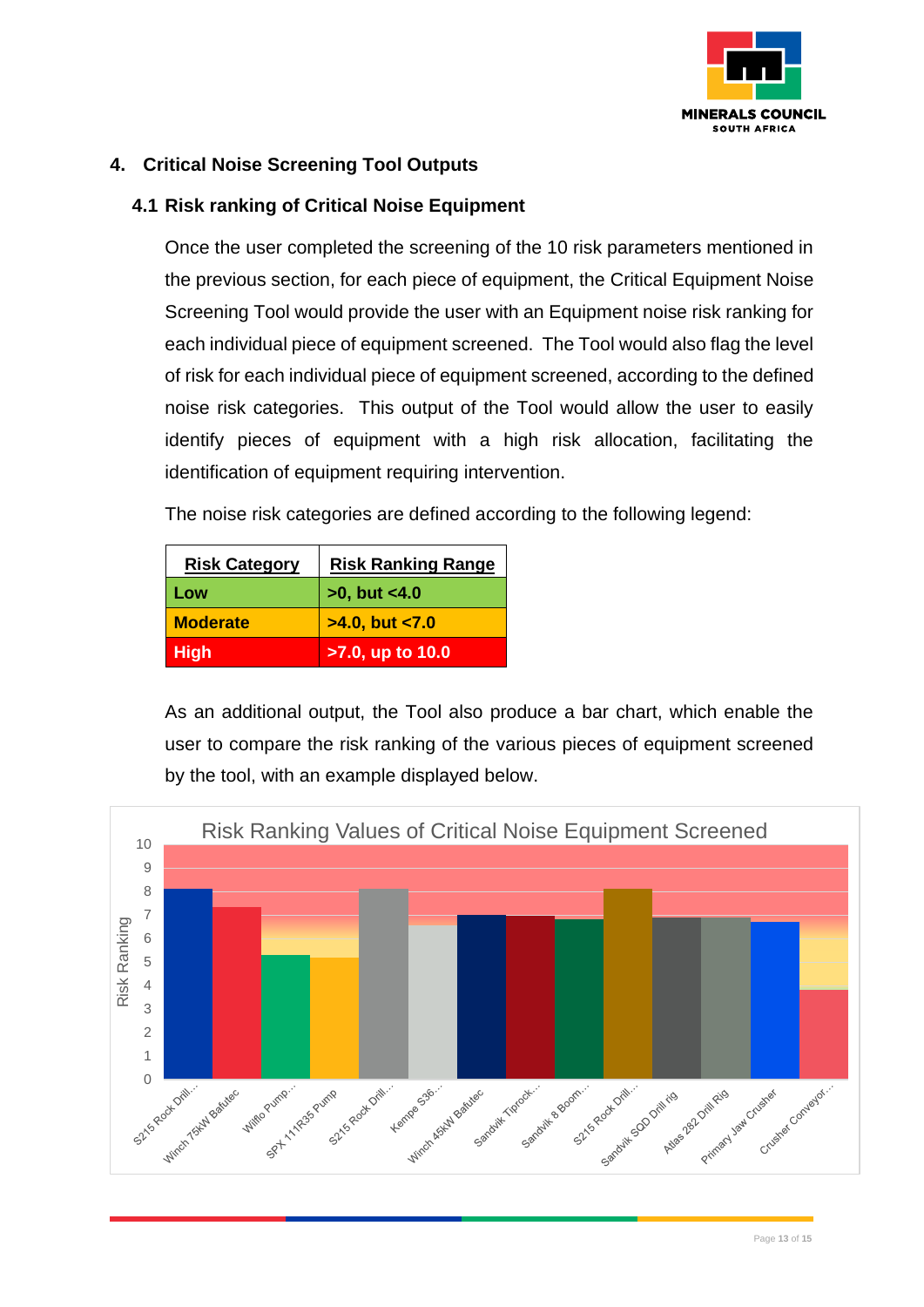

The assignment of a risk ranking to each equipment type would be a valuable contribution to the existing equipment noise repositories of Mining Companies and would complement the existing Equipment Noise Repositories with a structured approach towards the prioritisation of equipment for noise reduction interventions.

### **4.2 Identification of key Noise Risk Parameters for Reduction of Noise Risk**

An additional output produced by the Critical Noise Equipment Screening Tool is a risk ranking for each individual risk parameter screened. This output enables the user to compare the risk ranking of the various risk parameters for each piece of equipment screened and allow for the identification of the highrisk parameters per individual piece of equipment. This output of the Critical Noise Equipment Screening Tool also makes these risk factors now visible to the user which could inform the engineer or procurement specialist to implement measures on the management of equipment supplied by Original Equipment Manufacturers.

An example of this output of the Critical Noise Equipment Screening Tool is depicted in the example displayed below.